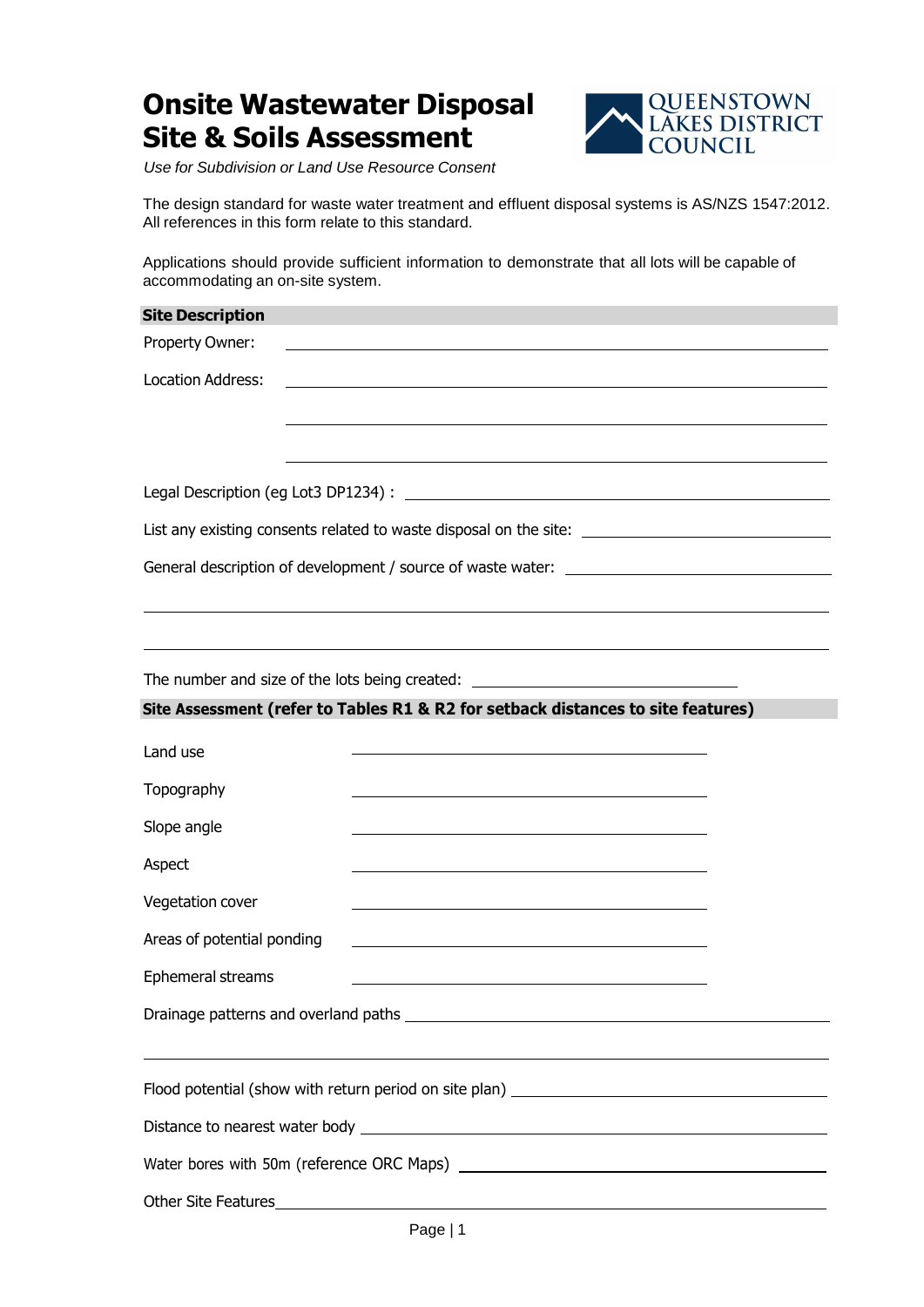Slope stability assessment details – summarise any areas unsuitable for waste water irrigation. (Attach report if applicable):

(Highest potential) Depth to ground water:

Summer
<u>
\_\_\_\_\_\_\_\_\_\_\_\_\_\_\_\_\_\_\_\_\_</u>

Winter

Information Source

What is the potential for waste water to short circuit through permeable soils to surface and / or ground water?

## **Soil Investigation (Appendix C)**

Field investigation date:

Number of test pit bores (C3.5.4):

Soil investigation addendum to be attached that includes a plan showing test pit or bore location, log results and photos of the site profile.

If fill material was encountered during the soil investigation state how this will impact on the waste water system:

Average depth of topsoil:

Indicative permeability (Appendix G) :

Percolation test method (refer to B6 for applicability) : \_\_\_\_\_\_\_\_\_\_\_\_\_\_\_\_\_\_\_\_\_\_\_ (attach report if applicable)

| <b>Soil Category</b><br>(Table 5.1) | <b>Soil Texture</b><br>(Appendix E) | <b>Drainage</b>  | <b>Tick One</b> |
|-------------------------------------|-------------------------------------|------------------|-----------------|
|                                     | Gravel and sands                    | Rapid            |                 |
|                                     | Sandy loams                         | Free             |                 |
|                                     | Loams                               | Good             |                 |
|                                     | Clay loams                          | Moderate         |                 |
|                                     | Light clays                         | Moderate to slow |                 |
|                                     | Medium to heavy clays               | Slow             |                 |

Reasons for placing in stated category: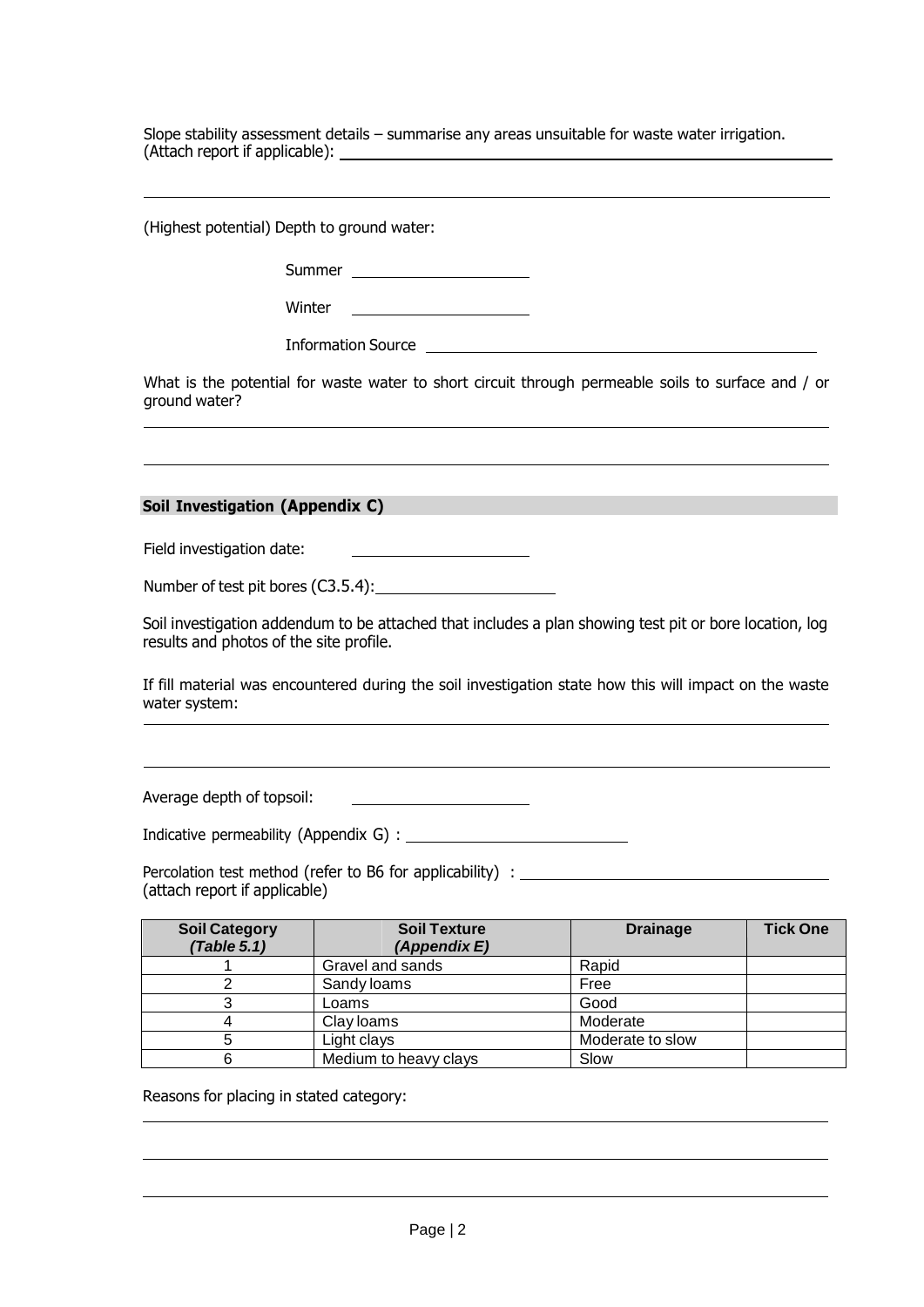Loading rate, DLR (Table L1):

Explanation for proposed loading rate:

## **Recommendations from site and soils assessment**

Specify any design constraints Specify any areas unsuitable for location of the disposal field Specify any unsuitable treatment and/or disposal systems Propose suitable mitigation to enable successful effluent treatment

## **Attachments Checklist**

Copy of existing consents

Soil investigation addendum

To scale site plan, the following must be included on the plan: Buildings Boundaries Retaining Walls Embankments Water bodies Flood potential Other septic tanks / treatment systems Water bores Existing and proposed trees and shrubs Direction of ground water flow North arrow